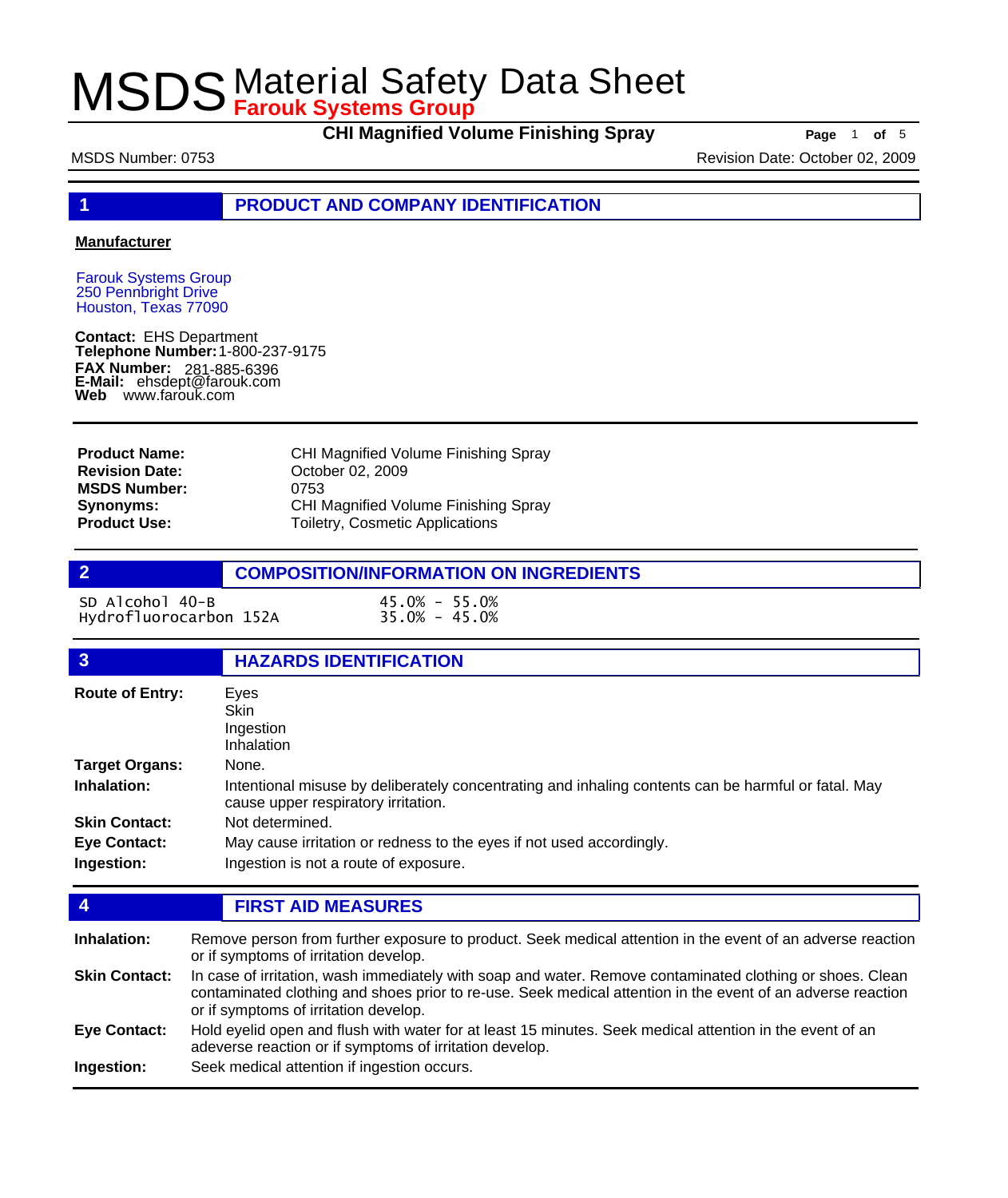**CHI Magnified Volume Finishing Spray Page** 2 of 5

MSDS Number: 0753 Revision Date: October 02, 2009

### **5 FIRE FIGHTING MEASURES**

FLASHPOINT AND METHOD:

 -30ºF TCC (Propellant Only); Concentrate 36ºF (EPA Method 1010) FLAMMABLE LIQUIDS: Not available AUTO IGNITION TEMP: Not available FLAMMABLE CLASS: NFPA Rating: 4 BURNING RATE OF SOLID: Not available

GENERAL HAZARDS: Evacuate personnel downwind of fire to avoid inhalation of fumes and smoke.

EXTINGUISHING METHODS: Dry chemiclas, CO2(Carbon Dioxide) for small fires, and Unoversal foam or water spray for large fires.

HAZARDOUS COMBUSTION PRODUCTS: Fumes from flame might contain carbon monoxide.

FIRE FIGHTING PROCEDURES: This product is a flammable substance. However, hazardous decomposition and combustion products may be formed in a fire situation. Cool exposed containers with water spray to prevent overheating.

FIRE FIGHTING EQUIPMENT: Respiratory and eye protection are required for fire fighting personnel. Full protective equipment (Bunker Gear) and self contained breathing apparatus (SCBA) should be used for all indoor fires and significant outdoor fires. For small outdoor fires, which may be easily extinguished with a portable fire extinguisher, use of a SCBA may not be needed.

### **6 ACCIDENTAL RELEASE MEASURES**

SMALL SPILL: When a spill occurs, use absorbent material on the substance. Dispose of the material according to all local, state and federal regulations. Always use an absorbent material when cleaning up a spill.

ENVIRONMENTAL PRECAUTIONS: Avoid run-off or release into sewers, stormdrains and waterways.

GENERAL PRECAUTIONS: Remove containers away from oxidizing materials.

#### **FIGURE 12 IN STORAGE** Avoid prolonged exposure to eyes. No adverse health hazards are anticipaded from handling product which has been stored outside of the specified storage range, however the product may stratify and become unacceptable for general use. **Handling Precautions:** Store in dry, well-ventilated area away from ignition sources and away from incompatible materials. Expected shelf life storage under optimum conditions is three years. **Storage Requirements:**

### **8 EXPOSURE CONTROLS/PERSONAL PROTECTION**

| <b>Engineering Controls:</b>      | These recommendations provide general guideance for handling this product safely. Because<br>specific use conditions may vary, safety procedures should be developed for each specific<br>application of this product. When developing procedures, always consider potential waste,<br>disposal and personal safety issues. |
|-----------------------------------|-----------------------------------------------------------------------------------------------------------------------------------------------------------------------------------------------------------------------------------------------------------------------------------------------------------------------------|
| <b>Protective Equipment:</b>      | EYES AND FACE: For reasonable foreseeable uses of this product, eye and face protection<br>is not required.<br>SKIN: For reasonable foreseeable uses of this product, skin protection is not required.<br>RESPIRATORY: For reasonable foreseeable uses of this product, respiratory protection is not<br>required.          |
| <b>Exposure Guidelines/Other:</b> | EXPOSURE GUIDELINES: Overexposure is unlikely. Since all parameters<br>cannot be foreseen, the use of engineering controls to reduce<br>exposure may be necessary.                                                                                                                                                          |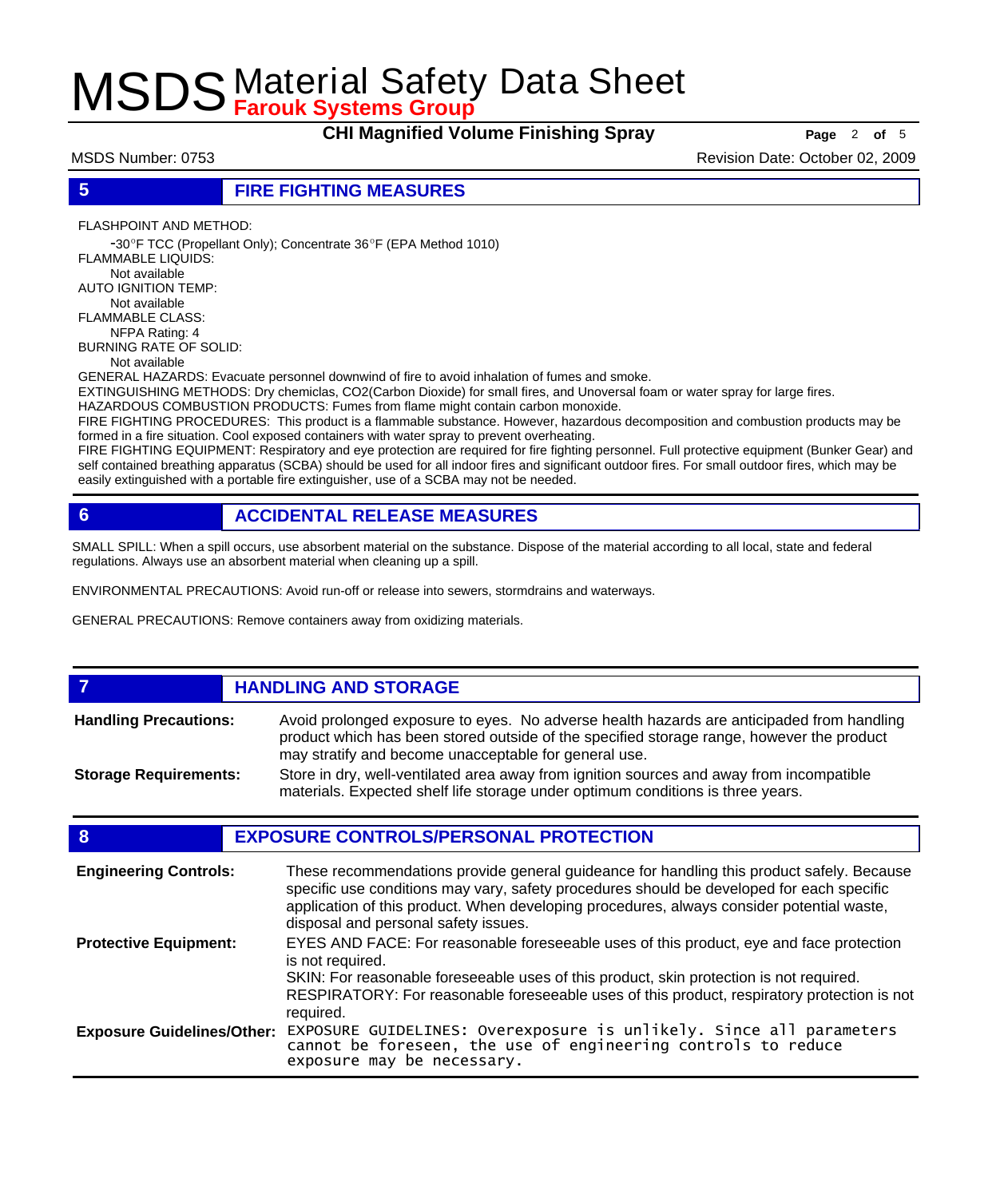**CHI Magnified Volume Finishing Spray Page** 3 of 5

#### **9 PHYSICAL AND CHEMICAL PROPERTIES Appearance:** Clear, pale yellow liquid **Physical State:** Aerosol **Odor:** Fruity fragrance **pH:** 8.6 - 9.2 mm Hg @ 20°C: Can pressure not to exceded 180 psig @ 130°F **Vapor Pressure: Vapor Density:** (Air=1) >1 **Boiling Point:** Unknown **Freezing/Melting Pt.:** Not available **Solubility:** Soluble in water. **Spec Grav./Density:** 0.810 - 0.840  $\mathbf{S}$ <sup>1</sup> Aerosol @ ambient Less than 55% **Evap. Rate: Viscosity: Percent Volatile: 10 STABILITY AND REACTIVITY Stability:** This material is stable under normal conditions handling and storage conditions. Do not store containers in direct sunlight or where conditions will heat them above 120°F. Heat, sparks, flame and contact with strong oxidizing liquids. This product is an aerosol and should not be incinerated. **Conditions to avoid: Materials to avoid (incompatability):** Keep away from oxidizing materials and flame. Oxides of carbon, oxides of nitrogen, oxides of sulfur (for hair dyes), oxides of phosphorus. **Hazardous Decomposition products:** MSDS Number: 0753 Revision Date: October 02, 2009

**Hazardous Polymerization:** Not expected.

### **11 TOXICOLOGICAL INFORMATION**

ACUTE: DERMAL LD50: Not available. ORAL LD50: Not available. SKIN: Not determined INHALATION: Intentional misuse by deliverately concentrating and inhaling contents can be harmful o fatal. May cause upper respiratory irritation. EYE EFFECTS: This product may cause irritation to eyes if not used under normal conditions. TARGET ORGANS: NONE. SENSITIZATIONS: Not available. CARCINOGENICITY: Not available. IARC: Listed by IARC - No. NTP: Listed by NTP - No. OSHA: Listed by OSHA - No.

MUTAGENICITY: Not available. REPRODUCTIVE EFFECTS: None. TERATOGENIC EFFECTS: Not available.

**12 ECOLOGICAL INFORMATION** 

ENVIRONMENTAL DATA: Not available. ECOTOXICOLOGICAL INFO: Not available. DISTRIBUTION: Not available. CHEMICAL FATE INFO: Not available.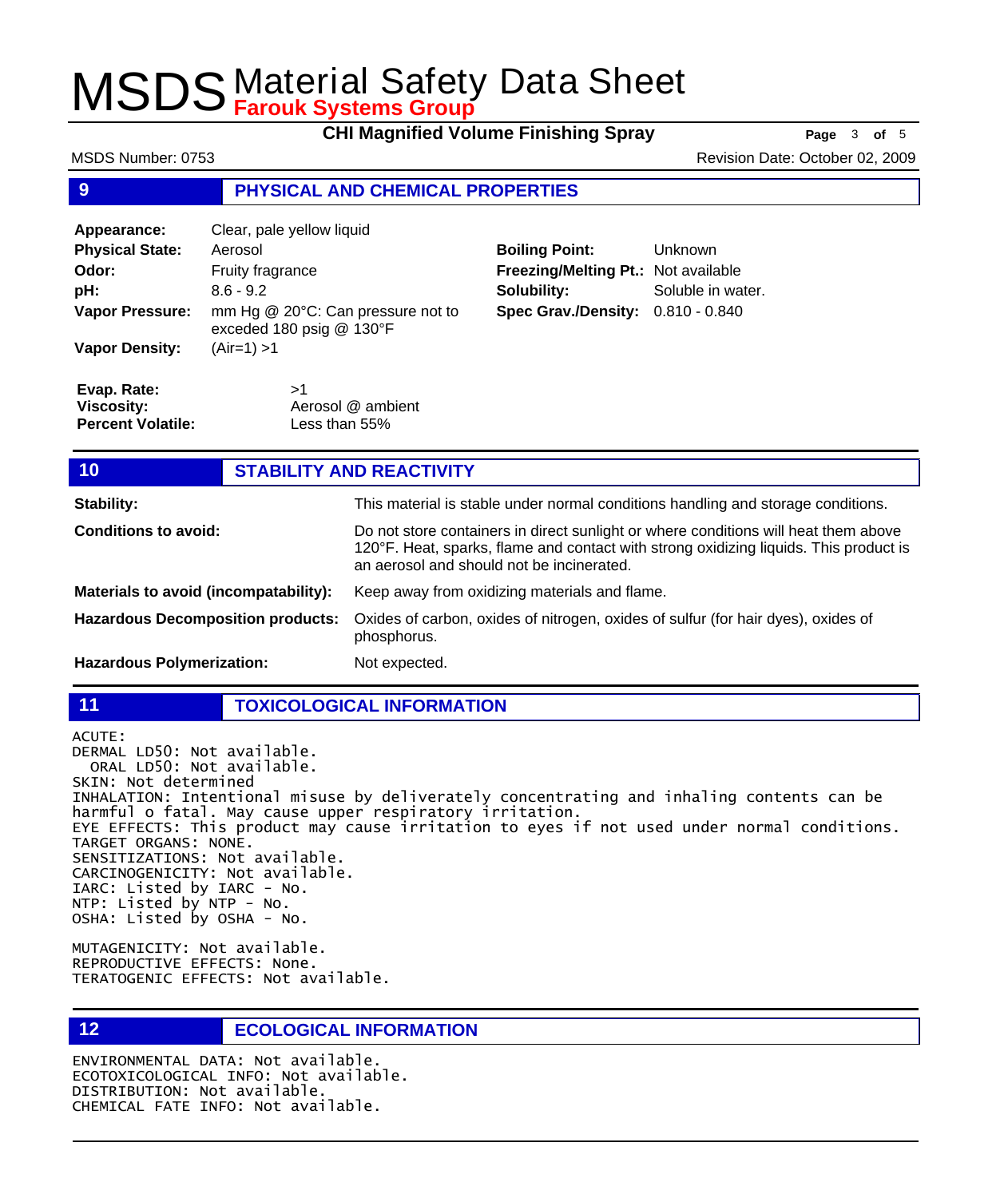**CHI Magnified Volume Finishing Spray Page** 4 of 5

MSDS Number: 0753 Revision Date: October 02, 2009

### **13 DISPOSAL CONSIDERATIONS**

US EPA Waste Number and Descriptions:

DISPOSAL METHOD: Controlled release of diluted product into a biological wastewater treatment plant. COMPONENT WASTE NUMBER: No EPA Waste Numbers are applicable for this product's components. DISPOSAL INSTRUCTIONS: Dispose of waste material according to local, state and federal rules and regulations.

**14 TRANSPORT INFORMATION**

This product is regulated as a hazardous material by the United States (DOT) or Canadian (TDG) transportation regulations.

DOT CLASSIFICATION: Shipping Name: Consumer Commodity Class: ORM-D IMDG CLASSIFICATION: Shipping Name: AEROSOLS, UN1950. Limited Quantity Class: 2.1 IATA CLASSIFICATION: Shipping Name: Consumer Commodity, ID 8000 Class: 9, Miscellaneous Pkg Inst - 910 1-800-424-9300 1-703-527-3887 Outside the United States

**15 REGULATORY INFORMATION**

UNITED STATES: SARA TITLE III (Superfund Amendments and Reauthorization Act) 311/312: Acute, Fire, Sudden Release (Ethane, 1, 1-Difluro-); Acute and Fire Hazard Ethane, 1,1-Difluro-, Ethanol)

313 REPORTABLE INGREDIENTS: None noted. TITLE III NOTES: None. CERCLA(Comprehensive Response, Compensation, and Liability Act) CERCLA RQ: None. TSCA(Toxic Substance Release Act) TSCA REGULATORY: All ingredients are listed in the TSCA Inventory. California Proposition 65: Not regulated.

CANADA:

CHEMTREC

WHMIS(WORKER HAZARDOUS MATERIAL INFORMATION SYSTEM) This product is WHMIS controlled. CANADIAN INGREDIENT DISCLOSURE LIST: None. CANADIAN ENVIRONMENTAL PROTECTION ACT: All intentional ingredients are listed on the DSL(Domestic Substance List).

EUROPEAN COMMUNITY: EU REGULATORY: All intentional ingredients are listed on the European's EINECS Inventory. STATE REGULATIONS: Not available. LOCAL REGULATIONS: Not available.